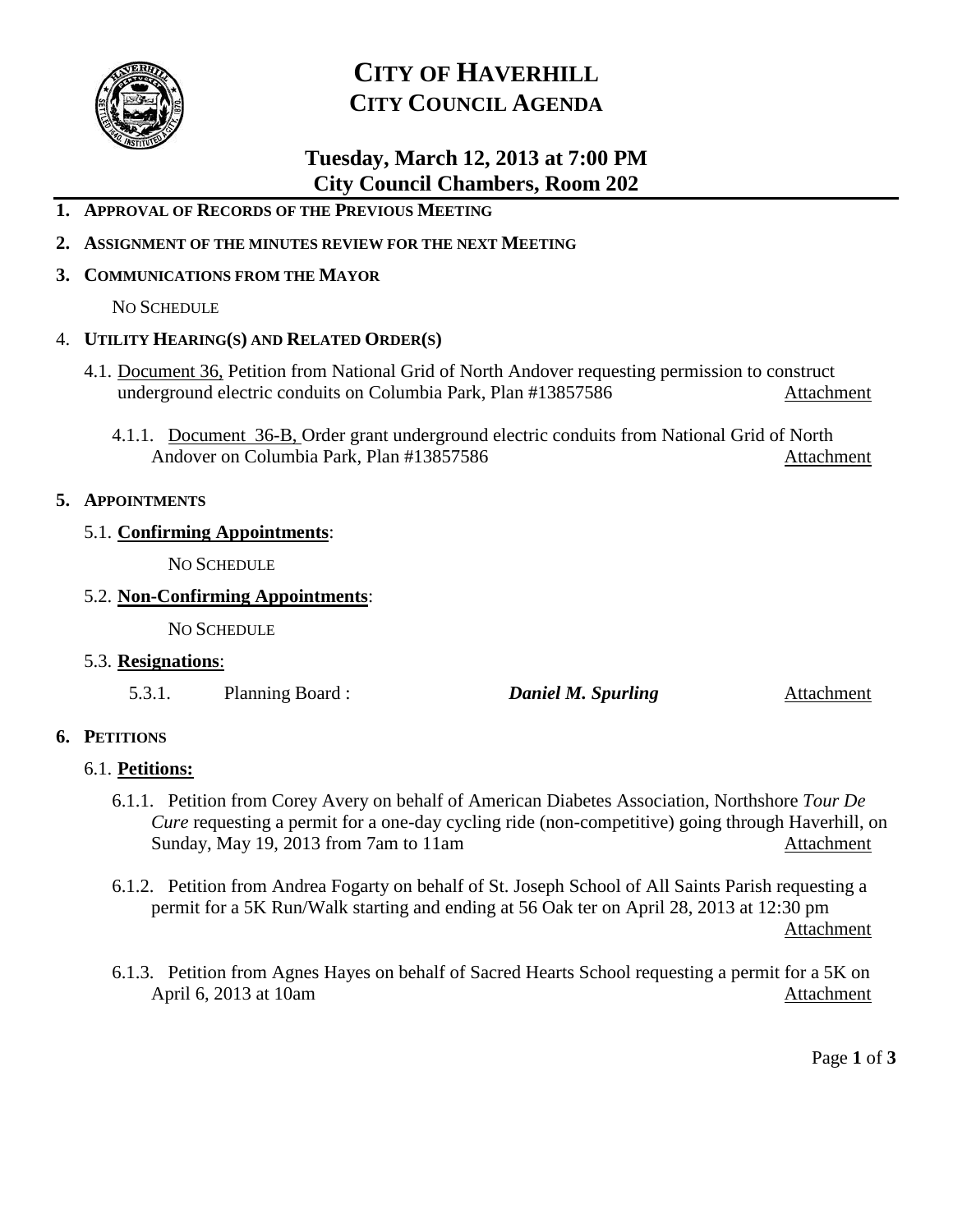

## **CITY OF HAVERHILL CITY COUNCIL AGENDA**

### **Tuesday, March 12, 2013 at 7:00 PM City Council Chambers, Room 202**

### 6.2. **Applications**:

6.2.1. **Applications for Tag Days 2013:** VFW Santa Parade *November 1st & 2nd*

Attachment

### **7. HEARINGS AND RELATED ORDERS**

NO SCHEDULE

### **8. MOTIONS AND ORDERS**

8.1. Order authorize Mayor to execute a certain easement modification, relative to real property located at 3 Elaine Marie dr Attachment

### 8.2. **Easements submitted by City Engineer, John Pettis:**

- 8.2.1. Order authorize Mayor to accept on behalf of City of Haverhill A FLOODWALL EASEMENT and TEMPORARY EASEMENT for premises located near *70 Washington st* from Riverside Place Condominium Haverhill Realty Development Trust; necessary for construction work activities Attachment
- 8.2.2. Order authorize Mayor to accept on behalf of City of Haverhill a temporary construction easement for premises located at *191 Essex st* from Alosky Realty Trust Attachment
- 8.2.3. Order authorize Mayor to accept on behalf of City of Haverhill a temporary construction easement for premises across *191 Essex st* from Kifor Dev LLC Attachment
- 8.2.4. Order authorize Mayor to enter into and execute a license agreement on behalf of City of Haverhill with Massachusetts Bay Transportation Authority (MBTA) for the right and privilege to enter upon railroad property at *Right of Way at MP 33.12, Western Route Main Line at Little River,*  Haverhill Attachment
- 8.2.5. Appropriate \$26,364.00 from Free Cash and Transfer to Police Salaries Attachment
- 8.2.6. Appropriate \$7,490.00 from Capital Projects to the Police Station Hot Water Tank Account Attachment
- 8.2.7. Transfer \$2,960.00 from Capital Project to the  $16<sup>th</sup>$  Ave Fire Station Boiler Account Attachment

Page **2** of **3**